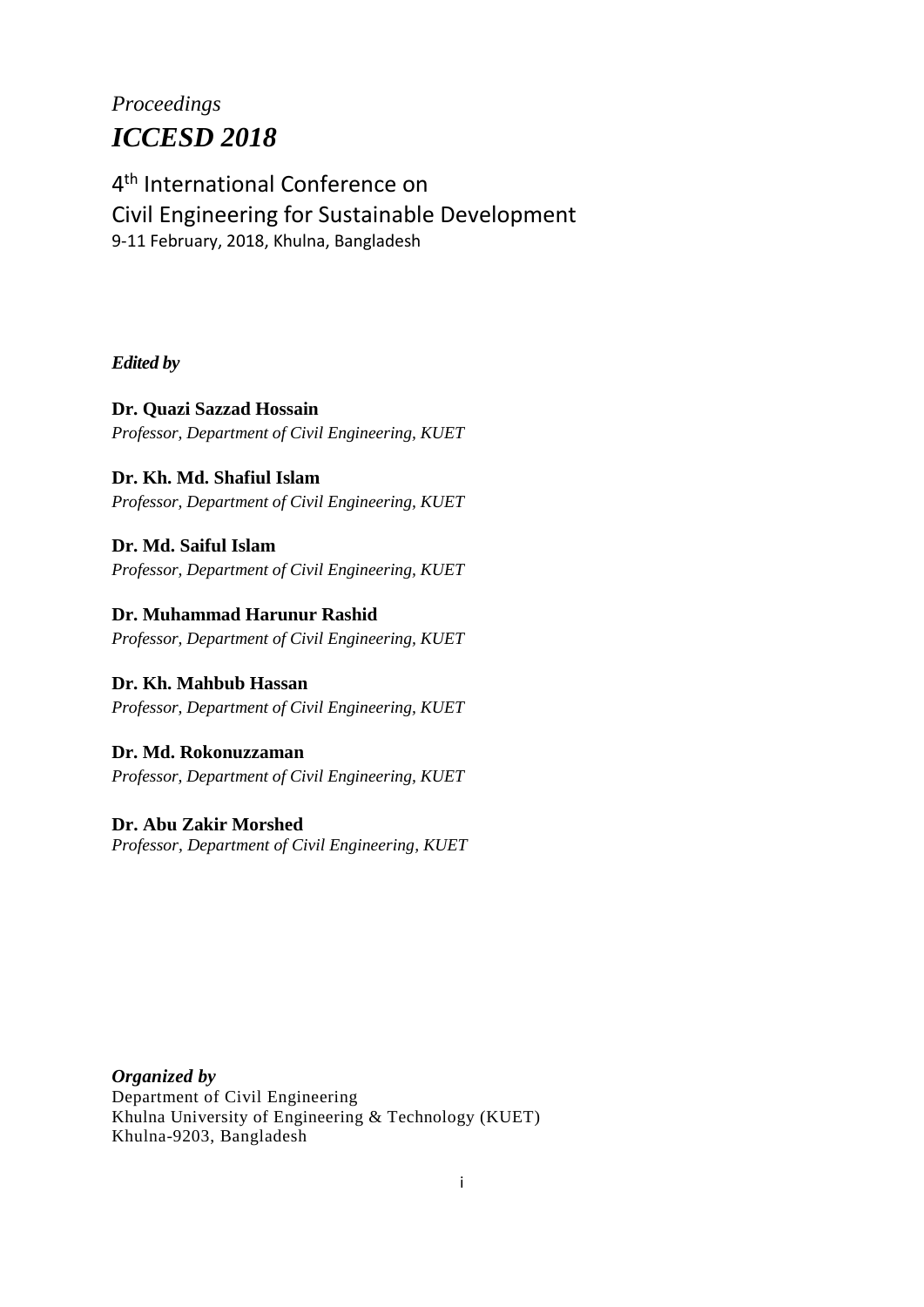#### **First published in February 2018**

*ICCESD 2018*, the 4<sup>th</sup> International Conference on Civil Engineering for Sustainable Development was organized by the Department of Civil Engineering, Khulna University of Engineering & Technology, Bangladesh.

#### *Published by*

*ICCESD 2018* Department of Civil Engineering Khulna University of Engineering & Technology Khulna-9203, Bangladesh Tel: 880-41-769468~75 Ext. 200 Fax: 880-41-774780 E-mail: [office@iccesd.com](mailto:office@iccesd.com) Website: [www.iccesd.com](http://www.iccesd.com/)

*The contents of the proceedings may be reproduced by individual/governmental/nongovernmental organizations for non-commercial/academic/research purposes with appropriate acknowledgement*. *Any other form of reproduction, storage in a retrieval system or transmission by any means for commercial purposes requires prior permission from ICCESD*.

Copyright © *ICCESD,* 

ISBN: 978-984-34-3501-9 (Printed Proceedings of Executive Summary) 978-984-34-3502-6 (CD-ROM proceedings of Full Paper)

300 Copies *Full papers are available in CD-ROM* 

*Cover Design Dr. Muhammad Harunur Rashid, Mr. Sk. Md. Kamal Uddin Khulna University of Engineering & Technology, Bangladesh*

*Page Layout Dr. Abu Zakir Morshed, Dr. Md. Mahfuzur Rahman Mr. Sheikh Shakib, Mr. Md. Maruf Molla, Mr Md. Abdur Rakib Khulna University of Engineering & Technology, Bangladesh*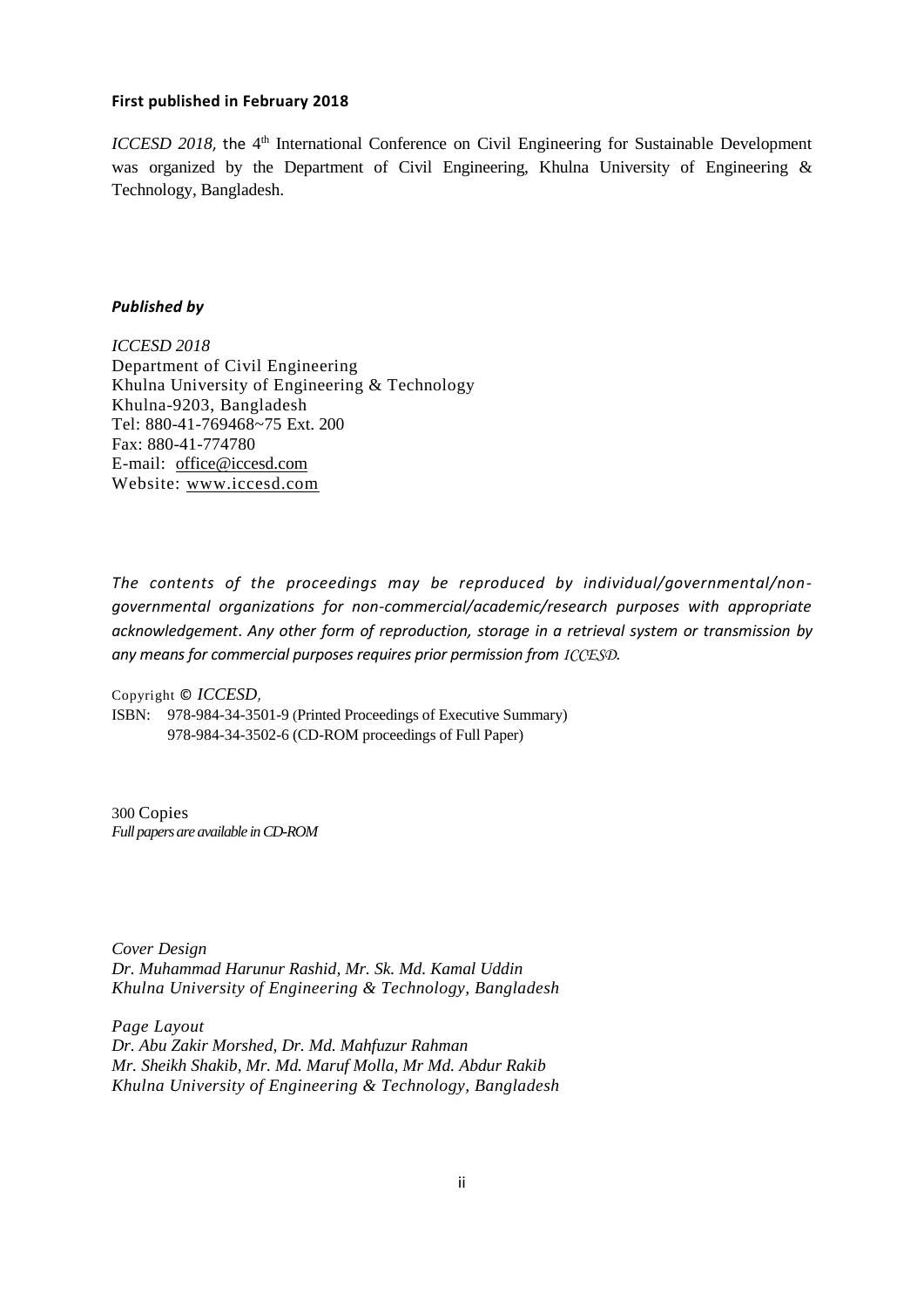### *ICCESD 2018*

## 4 th International Conference on Civil Engineering for Sustainable Development

#### **Chairman of the Conference**

*Dr. Quazi Hamidul Bari Professor Department of Civil Engineering Khulna University of Engineering & Technology, Bangladesh* 

#### **Secretary of the Conference**

#### *Dr. Abu Zakir Morshed*

*Professor Department of Civil Engineering Khulna University of Engineering & Technology, Bangladesh*

#### **International Advisory Board**

*Prof. Dr. Md. Monjur Hossain (Bangladesh), Prof. Dr. Muhammed Alamgir (Bangladesh), Prof. Dr. A.M.M. Shafiullah (Bangladesh), Prof. Dr. Md. Monowar Hossain (Bangladesh), Prof. Dr. Md. Delwar Hossain (Bangaldesh), Prof. Dr. Tarif Uddin Ahmed (Bangladesh), Prof. Dr. Akhtarul Islam Chowdhury (Bangladesh), Prof. Dr. Raffaello Cossu (Italy), Prof. Dr. Yixin Shao (Canada), Prof. Dr. Wan Hashim Wan Ibrahim (Malaysia), Prof. Dr. Worsak Kanok Nukulchai (Thailand), Prof. Dr. Tamon Ueda (Japan), Prof. Dr. Takashi Hosoda (Japan), Prof. Dr. Jun Nakajima (Japan), Prof. Dr. Teruyuki Fukuhara (Japan), Prof. Dr. Toshinori Sakai (Japan), Prof. Dr. Masahiko Sekine (Japan), Prof. Dr. Paulo B. Lourenco (Portugal), Prof. Dr. Umamahesh V Nanduri (India), Dr. Ichiro Kimura (Japan), Dr. Md. Ataur Rahman (Australia), Dr. Md. Asadul Haque (Australia), Dr. Sk. Faiz Uddin Ahmed (Australia), Dr. Oskar Modin (Sweden), Dr. Md. Zahid Hossain (USA).*

#### **Scientific & Technical Committee**

*Prof. Dr. Md. Monjur Hossain, KUET (Bangladesh), Prof. Dr. Md. Abul Bashar, KUET (Bangladesh), Prof. Dr. Quazi Hamidul Bari, KUET (Bangladesh), Prof. Dr. Quazi Sazzad Hossain, KUET (Bangladesh), Prof. Dr. Kh. Md. Shafiul Islam, KUET (Bangladesh), Prof. Dr. Md. Saiful Islam, KUET (Bangladesh), Prof. Dr. M. Harunur Rashid, KUET (Bangladesh), Prof. Dr. Kh. Mahbub Hassan, KUET (Bangladesh), Prof. Dr. Md. Shahjahan Ali, KUET (Bangladesh), Prof. Dr. S.M. Moniruzzaman, KUET (Bangladesh), Prof. Dr. Md. Rokonuzzaman, KUET (Bangladesh), Prof. Dr. Abu Zakir Morshed, KUET (Bangladesh), Dr. Kazi ABM Mohiuddin, KUET (Bangladesh), Dr. Md. Jahir Uddin, KUET (Bangladesh), Prof. Dr. Md. Keramat Ali Molla, AUST (Bangladesh), Prof. Dr. Md. Rezaul Karim, IUT (Bangladesh), Prof. Dr. Jun Nakajima, Ritsumeiken University (Japan), Prof. Dr. Pere Roca Fabregat, UPC(Spain), Prof. Dr. Raquib Ahsan, BUET (Bangladesh), Prof. Dr. Md. Saiful Islam, CUET (Bangladesh), Prof. Dr. Kh. Mahfuz-ud-Darain, KU (Bangladesh), Prof. Dr. Ali Gul Qureshi, Kyoto University (Japan), Prof. Dr. Md. Niamul Bari, RUET (Bangladesh), Prof. Dr. S. Onda, Kyoto University (Japan)*

#### **Organizing Committee**

*Prof. Dr. Quazi Hamidul Bari (Conference Chair), Prof. Dr. Abu Zakir Morshed (Conference Secretary), Prof. Dr. Quazi Sazzad Hossain, Prof. Dr. Kh. Md. Shafiul Islam, Prof. Dr. Md. Saiful Islam, Prof. Dr. M. Harunur Rashid, Prof. Dr. Kh. Mahbub Hassan, Prof. Dr. Md. Shahjahan Ali, Prof. Dr. S.M. Moniruzzaman, Prof. Dr. Md. Rokonuzzaman, Dr. Kazi ABM Mohiuddin, Dr. Md. Jahir Uddin, Dr. Md. Rafizul Islam, Dr. Md. Ataur Rahman, Mr. Md. Humayun Kabir, Mr. Sk. Md. Kamal Uddin, Dr. H. M. Iqbal Mahmud, Mr. Md. Atiqul Islam, Dr. Ismail Saifullah, Dr. Md. Mahfuzur Rahman, Mr. Grytan Sarkar, Mr. Md. Khalekuzzaman, Mr. Masum Shaikh, Mr. Md. Shafiqul Islam, Mr. Sagar Ghos, Mr. Mahmudul Hasan Mizan, Ms. Bayshakhi Deb Nath, Mr. A. S. M. Riyad, Mr. Sheikh Shakib, Mr. Md. Maruf Molla, Mr. Md. Abdur Rakib, Mr. Md. Mehedi Hasan, Mr. Snahashish Paul.*